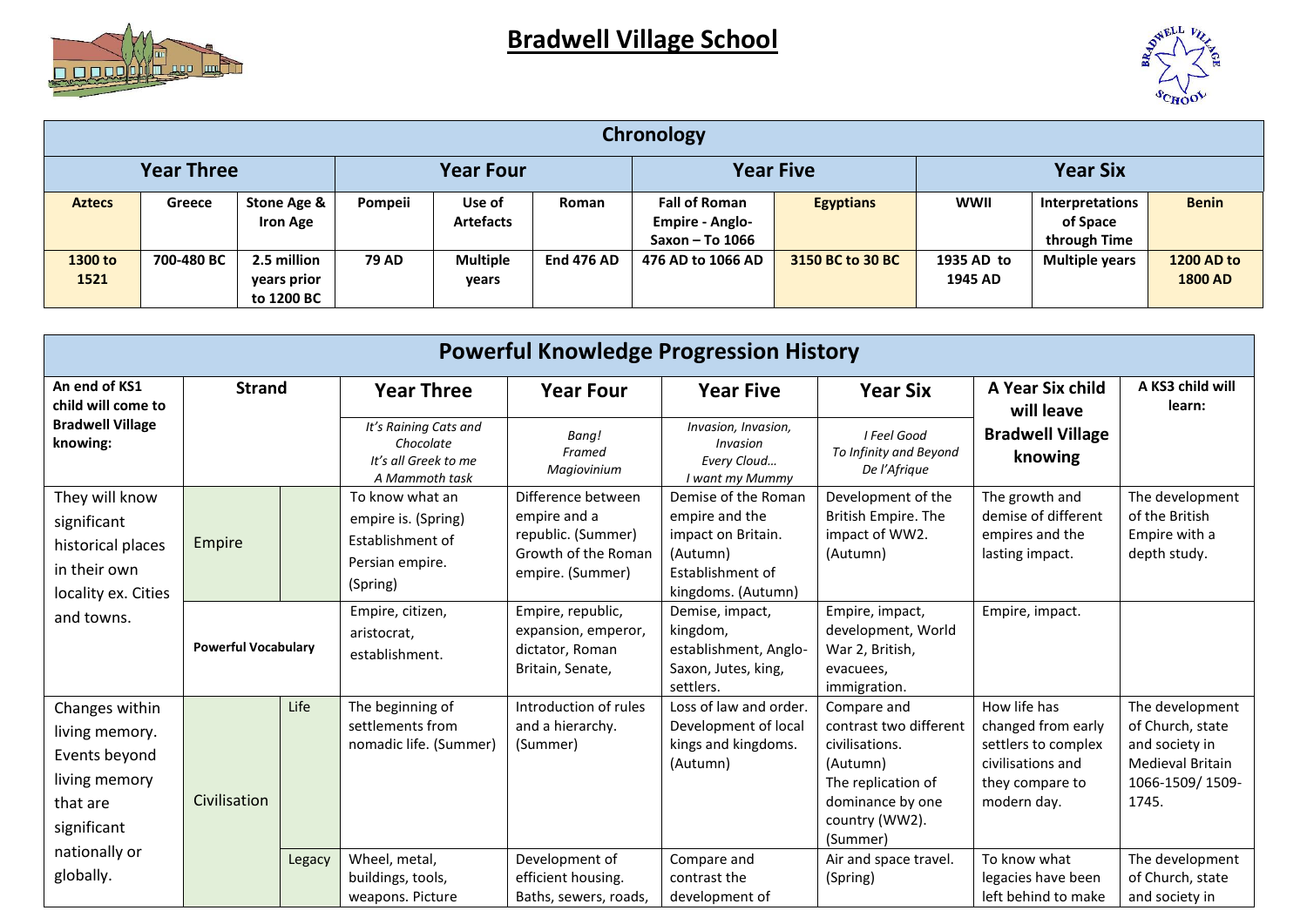|                                                                                                                                                                                        |                                  |  | communication.<br>Philosophy, alphabet,<br>Olympics, democracy.<br>Chocolate.<br>(All three terms)<br>Legacy, Philosophy, | plumbing, transport,<br>aqueducts, religion.<br>Latin and artwork.<br>(Summer)<br>Hierarchy, laws,    | language from<br>different origins.<br>Paper, long ships,<br>trade.<br>(Autumn, Summer)<br>Legacy, laws,                                                                                                          | Development of<br>multi-cultural Britain.<br>Further development<br>of technology (WW2).<br>(Summer)<br>Legacy, compare,                                                                        | Britain what it is<br>today.                                                                   | <b>Medieval Britain</b><br>1066-1509/1509-<br>1745.                                                                                                                                                                                                                                    |
|----------------------------------------------------------------------------------------------------------------------------------------------------------------------------------------|----------------------------------|--|---------------------------------------------------------------------------------------------------------------------------|-------------------------------------------------------------------------------------------------------|-------------------------------------------------------------------------------------------------------------------------------------------------------------------------------------------------------------------|-------------------------------------------------------------------------------------------------------------------------------------------------------------------------------------------------|------------------------------------------------------------------------------------------------|----------------------------------------------------------------------------------------------------------------------------------------------------------------------------------------------------------------------------------------------------------------------------------------|
|                                                                                                                                                                                        | <b>Powerful Vocabulary</b>       |  | Olympics, Alphabet,<br>prehistoric, hunter-<br>gather, nomad, tribe,<br>celt, roundhouse, hill<br>fort, domesticate.      | obey, taxes, legacy,<br>civil engineering,                                                            | unlawful, compare,<br>contrast, Alfred,<br>Edward, William the<br>Conqueror                                                                                                                                       | contrast, replication,<br>dominance, multi-<br>cultural, technology,                                                                                                                            |                                                                                                |                                                                                                                                                                                                                                                                                        |
| The lives of<br>significant<br>individuals in the<br>past who have                                                                                                                     | Democracy<br>/ British<br>Values |  | The origins of<br>democracy (Greek).                                                                                      | How democracy<br>changes within a<br>republic and an<br>empire.                                       | To compare and<br>contrast democracy<br>between different<br>civilisations.                                                                                                                                       | Colonisation in Benin.<br>British parliament.                                                                                                                                                   | The growth of<br>democracy and how<br>it has impacted<br>Britain and the rest<br>of the world. | Challenges for<br>Britain, Europe<br>and the wider<br>world 1901 to the<br>present day.                                                                                                                                                                                                |
| contributed to<br>national and<br>international<br>achievements.<br>(Elizabeth 1,<br>Queen Victoria,<br>Rosa Parks, Emily<br>Davison)                                                  | <b>Powerful Vocabulary</b>       |  | Democracy, origin,<br>citizen, colony, ruler,                                                                             | Democracy, forum,<br>republic, empire,<br>vote, decisions,<br>advise, elected,<br>constitution, duty. | Democracy,<br>monarchy, compare,<br>contrast, civilisations,<br>pyramid of society,<br>kings, tribes, values.                                                                                                     | Democracy,<br>appeasement,<br>dictator, Winston<br>Churchill, King<br>George VI, rule of<br>law, respect<br>colonisation,<br>tolerance, restore<br>peace.                                       | Democracy, impact,<br>locally,<br>internationally.                                             |                                                                                                                                                                                                                                                                                        |
| The lives of<br>significant<br>individuals in the<br>past who have<br>contributed to<br>national and<br>international<br>achievements.<br>(Christopher<br>Columbus,<br>William Caxton, | Trade /<br>Invasion              |  | Understanding of the<br>concepts of trading<br>and invading. (Autumn,<br>Summer)                                          | Reasons why people<br>trade and invade.<br>(Summer)                                                   | To compare and<br>contrast trade routes<br>in different<br>civilisations. (Autumn<br>and Summer)<br>How the value of<br>items has changed.<br>(Autumn and<br>Summer)<br>How invading led to<br>settling. (Autumn) | Development of trade<br>routes during war<br>times and why<br>rationing was<br>introduced.<br>How invasion led to<br>people occupying<br>more territory and<br>gaining power<br>(WW2). (Summer) | To know the impact<br>of trading and<br>invading and<br>looking at the cause<br>and effect.    | Ideas, political<br>power, industry<br>and empire:<br>Britain, 1745-1901<br>e.g. Britain's<br>transatlantic slave<br>trade its effects<br>and its eventual<br>abolition.<br>The development<br>of Church, state<br>and society in<br>Medieval Britain<br>1066-1509 e.g.<br>wool trade. |
|                                                                                                                                                                                        | <b>Powerful Vocabulary</b>       |  | Agora, formation,<br>peninsula, army,<br>bronze, triangular                                                               | Conquer, invade,<br>trade, materials,<br>resources, demand,<br>supply, benefit.                       | Conquer, invade,<br>trade, raid, invaders<br>and settlers. Goods<br>ad services. Import,<br>export.                                                                                                               | Conquer, invade,<br>trade, rationing,<br>global economy,<br>territory, allies, axis,                                                                                                            | Conquer, invade,<br>trade                                                                      |                                                                                                                                                                                                                                                                                        |